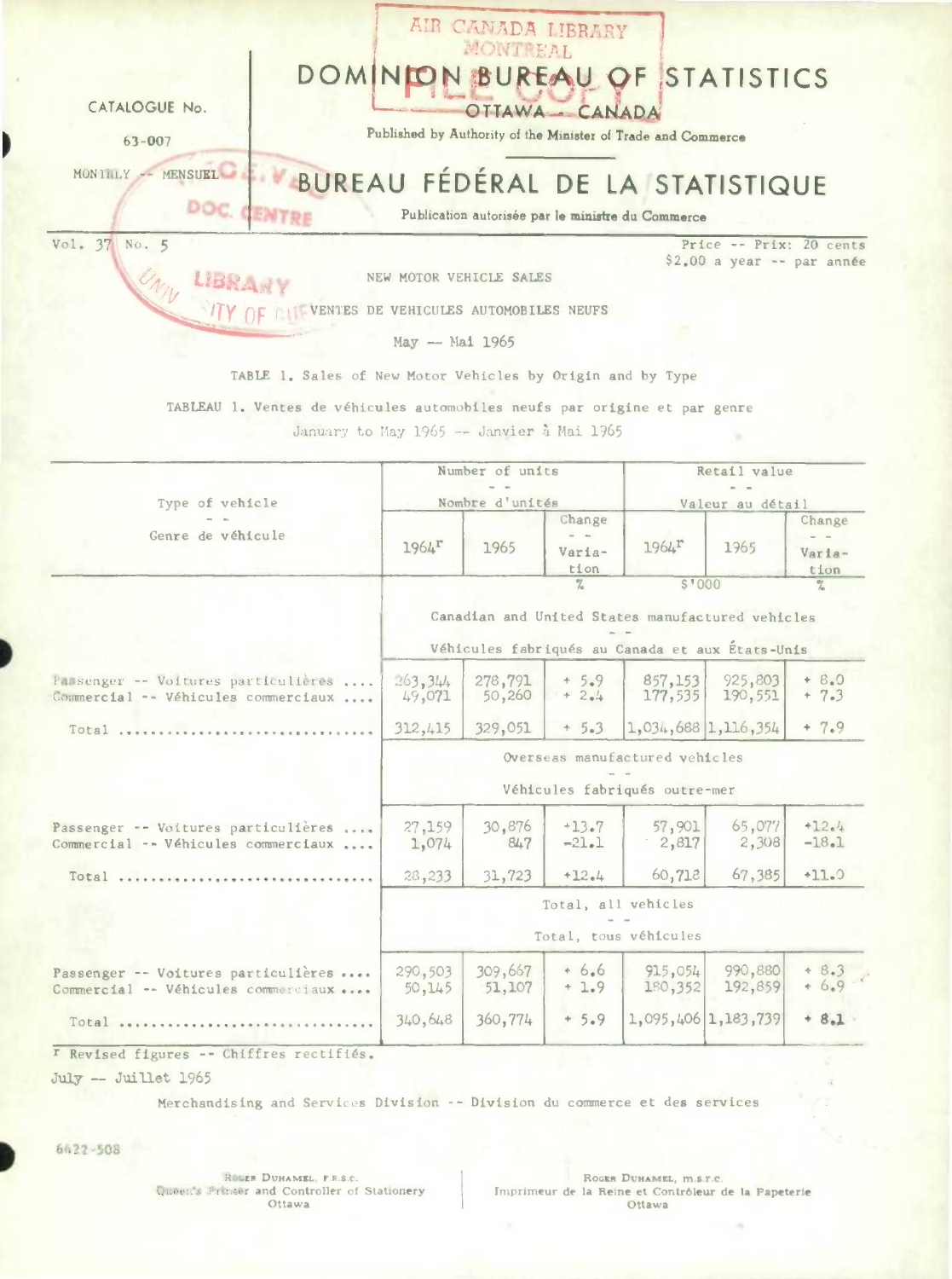### TABLE 2. Sales of New Motor Vehicles by Type and by Province **May 1965**

TABLEAU 2. Ventes de véhicules automobiles neuts, par genre et par province

**Mal** 1965

| Province                          | Passenger<br>Voitures<br>particulières                                            |        | Commercial<br>Véhicules<br>commerciaux |        | Total               |        |  |  |  |  |
|-----------------------------------|-----------------------------------------------------------------------------------|--------|----------------------------------------|--------|---------------------|--------|--|--|--|--|
|                                   | $1964^T$                                                                          | 1965   | $1964$ <sup>r</sup>                    | 1965   | $1964$ <sup>r</sup> | 1965   |  |  |  |  |
|                                   | Number of new motor vehicles sold<br>Nombre de véhicules automobiles neufs vendus |        |                                        |        |                     |        |  |  |  |  |
| Newfoundland --                   |                                                                                   |        |                                        |        |                     |        |  |  |  |  |
| Terre-Neuve                       | 1,225                                                                             | 1,277  | 251                                    | 274    | 1,476               | 1,551  |  |  |  |  |
| Prince Edward Island --           |                                                                                   |        |                                        |        |                     |        |  |  |  |  |
| Île du-Prince-Édouard             | 405                                                                               | 450    | 95                                     | 80     | 500                 | 530    |  |  |  |  |
| Nova Scotia --<br>Nouvelle-Ecosse |                                                                                   |        |                                        |        |                     |        |  |  |  |  |
| New Brunswick --                  | 2,891                                                                             | 2,596  | 432                                    | 397    | 3,323               | 2,993  |  |  |  |  |
| Nouveau-Brunswick                 | 2,150                                                                             | 2,181  | 392                                    | 377    | 2,542               | 2,558  |  |  |  |  |
| Québec                            | 19,648                                                                            | 21,266 | 2,367                                  | 2,243  | 22,015              | 23,509 |  |  |  |  |
| Ontario                           | 27,617                                                                            | 31,356 | 3,902                                  | 3,972  | 31,519              | 35,328 |  |  |  |  |
| Manitoba                          | 3,055                                                                             | 2,904  | 535                                    | 618    | 3,590               | 3,522  |  |  |  |  |
| Saskatchewan                      | 3,037                                                                             | 3,091  | 964                                    | 1,264  | 4,001               | 4,355  |  |  |  |  |
| Alberta                           | 4,889                                                                             | 5,293  | 1,546                                  | 1,800  | 6,435               | 7,093  |  |  |  |  |
| British Columbia --               |                                                                                   |        |                                        |        |                     |        |  |  |  |  |
| $Colomb1e-Br1tann1que(1) $        | 5,538                                                                             | 6,439  | 1,178                                  | 1,667  | 6,716               | 8,106  |  |  |  |  |
| Canada                            | 70,455                                                                            | 76,853 | 11,662                                 | 12,692 | 82,117              | 89,545 |  |  |  |  |

Retail value of new motor vehicles sold  $=$ 

Valeur au detail des véhicules automobiles neufs vendus

|                            | \$'000 -- milliers de dollars |         |        |        |         |         |  |  |  |
|----------------------------|-------------------------------|---------|--------|--------|---------|---------|--|--|--|
| $Newfoundland --$          |                               |         |        |        |         |         |  |  |  |
| Terre-Neuve                | 3,586                         | 3,758   | 791    | 924    | 4,377   | 4,682   |  |  |  |
| Prince Edward Island --    |                               |         |        |        |         |         |  |  |  |
| Île du-Prince-Édouard      | 1,208                         | 1,354   | 286    | 245    | 1,494   | 1,599   |  |  |  |
| Nova Scotia --             |                               |         |        |        |         |         |  |  |  |
| Nouvelle-Ecosse            | 8,406                         | 7,792   | 1,370  | 1,334  | 9,776   | 9,126   |  |  |  |
| New Brunswick --           |                               |         |        |        |         |         |  |  |  |
| Nouveau-Brunswick          | 6,447                         | 6,715   | 1,296  | 2,054  | 7,743   | 8,769   |  |  |  |
| Québec                     | 61,746                        | 68,327  | 8,982  | 9,912  | 70,728  | 78,239  |  |  |  |
|                            | 86,845                        | 100,370 | 13,719 | 15,279 | 100,564 | 115,649 |  |  |  |
| Manitoba                   | 9,660                         | 9,248   | 1,953  | 2,356  | 11,613  | 11,604  |  |  |  |
| Saskatchewan               | 9,707                         | 9,894   | 3,122  | 4,050  | 12,829  | 13,944  |  |  |  |
| Alberta                    | 15,643                        | 17,051  | 5,411  | 6,482  | 21,054  | 23,533  |  |  |  |
| British Columbia --        |                               |         |        |        |         |         |  |  |  |
| $Colombie-Britannique(1) $ | 16,679                        | 19,769  | 4,677  | 6,969  | 21,356  | 26,738  |  |  |  |
| Canada                     | 219,927                       | 244,278 | 41,607 | 49,605 | 261,534 | 293,883 |  |  |  |

**I --**  (1) Includes Yukon and Northwest Territories -- Comprend 1€ Yukon et les Territoires du Nord-Ouest. r Revised figures -- Chiffres rectifiês.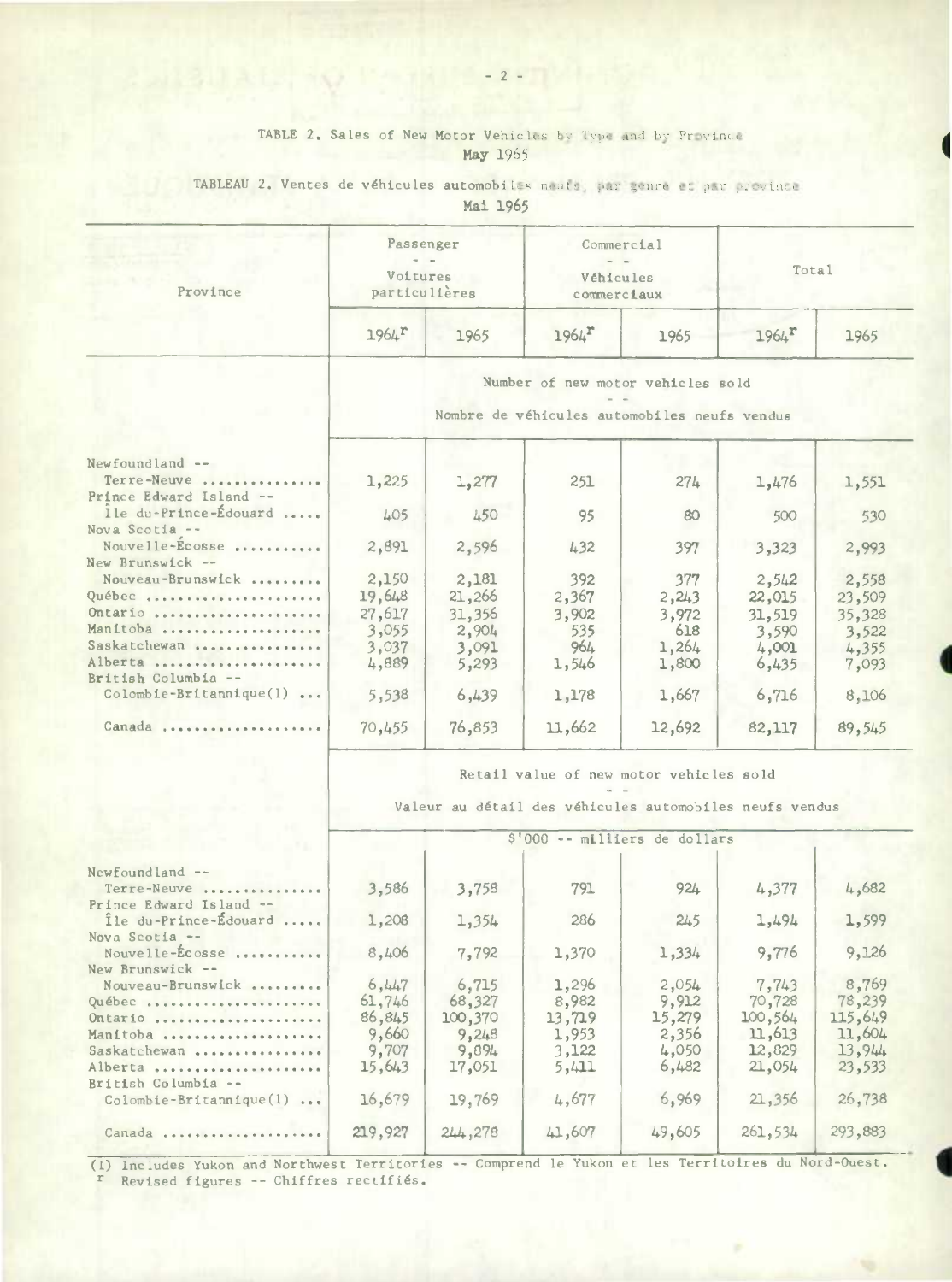TANIE 3. Sales of Canadian and United States Manufactured Vehicles by Type and by Province

May 1965

TABLEAU 3. Vesces de véhicules fabriques au Canada et aux États-Unis, par genre et par province

Mai 1965

|                                                          |                                         | Passenger        |                                                         | Commercial |                     |         |  |  |  |
|----------------------------------------------------------|-----------------------------------------|------------------|---------------------------------------------------------|------------|---------------------|---------|--|--|--|
| Province                                                 | Voitures                                | particulières    | Véhicules<br>commerciaux                                |            | Total               |         |  |  |  |
|                                                          | $1964$ <sup>r</sup>                     | 1965             | $1964$ <sup>r</sup>                                     | 1965       | $1964$ <sup>r</sup> | 1965    |  |  |  |
|                                                          |                                         |                  | Number of new motor vehicles sold                       |            |                     |         |  |  |  |
|                                                          |                                         |                  | Nombre de véhicules automobiles neufs vendus            |            |                     |         |  |  |  |
| $Newfoundland --$                                        |                                         |                  |                                                         |            |                     |         |  |  |  |
| Terre-Neuve<br>Prince Edward Island --                   | 971                                     | 1,018            |                                                         |            |                     |         |  |  |  |
| Ile du-Prince-Édouard<br>Nova Scotia --                  | 367                                     | 385              |                                                         |            | 6,606               |         |  |  |  |
| Nouvelle-Ecosse.<br>New Brunswick --                     | 2,322                                   | 2,192            | 1,139                                                   | 1,104      |                     | 6,573   |  |  |  |
| Nouveau-Brunswick                                        | 1,807                                   | 1,874            |                                                         |            |                     |         |  |  |  |
| Québec                                                   | 17,557<br>25,032                        | 19,291<br>28,422 | 2,321<br>3,803                                          | 2,211      | 19,878              | 21,502  |  |  |  |
| Outario<br>Muitoba                                       | 2,837                                   | 2,678            |                                                         | 3,895      | 28,835              | 32,317  |  |  |  |
| Saskatchewan                                             | 2,894                                   | 2,868            | 3,011                                                   | 3,657      | 13,242              | 14,099  |  |  |  |
| Alberta<br>British Columbia --                           | 4,500                                   | 4,896            |                                                         |            |                     |         |  |  |  |
| $\blacksquare$ olombie-Britannique(1)                    | 14,640                                  | 5,478            | 1,123                                                   | 1,614      | 5,763               | 7,092   |  |  |  |
| Canada                                                   | 62,927                                  | 69,102           | 11,397                                                  | 12,481     | 74,324              | 81,583  |  |  |  |
|                                                          | Retail value of new motor vehicles sold |                  |                                                         |            |                     |         |  |  |  |
|                                                          |                                         |                  | Valeur au détail des véhicules automobiles neufs vendus |            |                     |         |  |  |  |
|                                                          |                                         |                  | \$'000 -- milliers de dollars                           |            |                     |         |  |  |  |
| Newfoundland --                                          |                                         |                  |                                                         |            |                     |         |  |  |  |
| Terre-Neuve<br>Prince Edward Island --                   | 3,075                                   | 3,262            |                                                         |            |                     |         |  |  |  |
| Île du-Prince-Édouard                                    | 1,131                                   | 1,230            |                                                         |            |                     |         |  |  |  |
| Nova Scotia --<br>Nouvelle-Écosse<br>New Brunswick --    | 7,258                                   | 7,000            | 3,659                                                   | 4,492      | 20,853              | 22,086  |  |  |  |
| Nouveau-Brunswick                                        | 5,730                                   | 6,102            |                                                         |            |                     |         |  |  |  |
| Ouébec                                                   | 57,346                                  | 64,164           | 8,858                                                   | 9,824      | 66,204              | 73,988  |  |  |  |
| Ontario                                                  | 81,328                                  | 94,215           | 13,451                                                  | 15,081     | 94,779              | 109,296 |  |  |  |
| Manitoba                                                 | 9,171                                   | 8,798            |                                                         |            |                     |         |  |  |  |
| Saskatchewan                                             | 9,384                                   | 9,420            | 10,389                                                  | 12,819     | 43,699              | 47,254  |  |  |  |
| Alberta<br>and the company of the<br>British Columbia -- | 14,755                                  | 16,217           |                                                         |            |                     |         |  |  |  |
| Colombie-Britannique(1)                                  | 14,703                                  | 17,698           | 4,539                                                   | 6,825      | 19,242              | 24,523  |  |  |  |
| Canada                                                   | 203,881                                 | 228,106          | 40,896                                                  | 49,041     | 244,777             | 277,147 |  |  |  |
|                                                          |                                         |                  |                                                         |            |                     |         |  |  |  |

(1) Includes Yukon and Northwest Territories -- Comprend le Yukon et les Territoires du Nord-Ouest. Revised figures -- Chiffres rectifiés.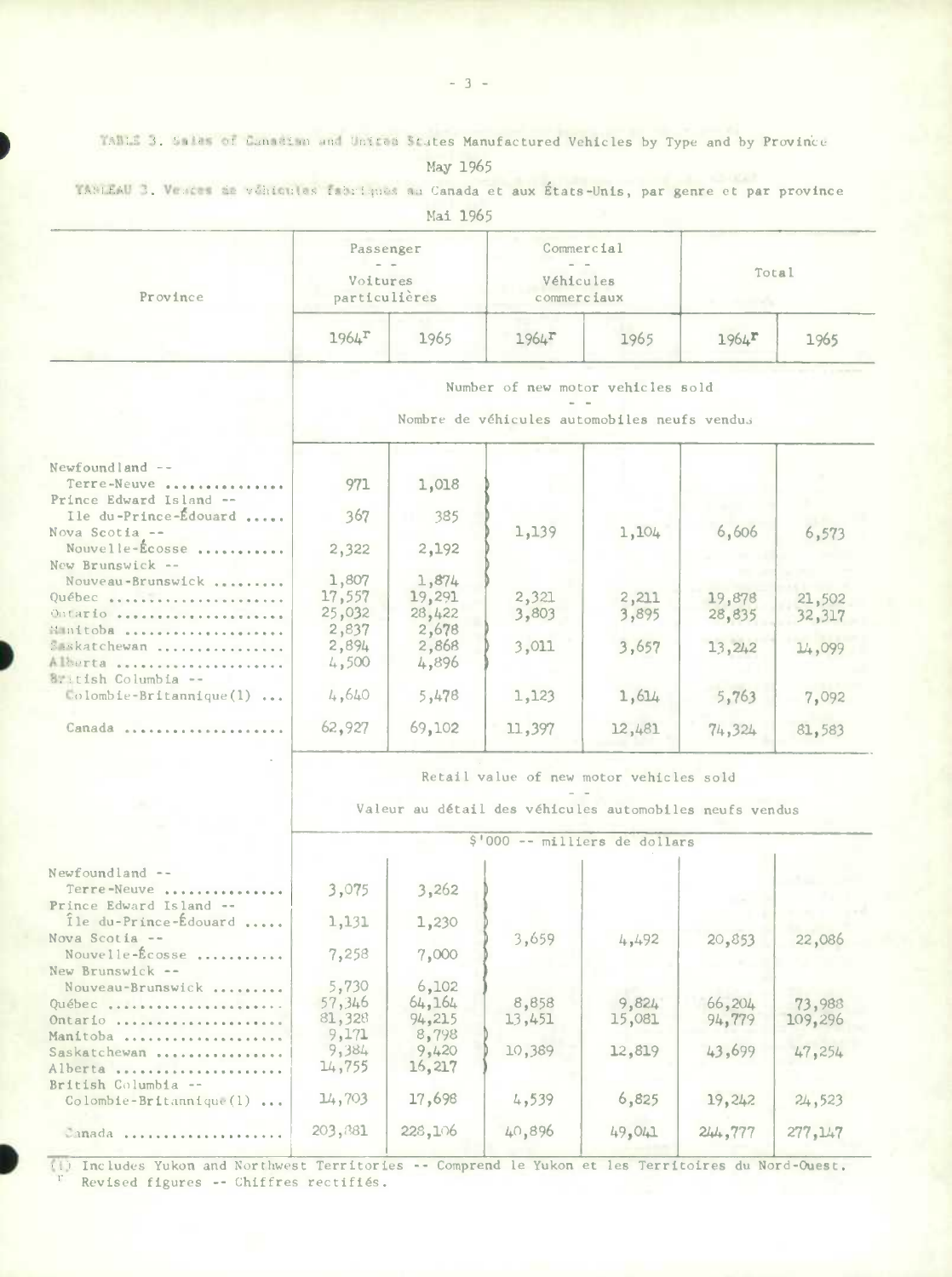#### TABLE 4. Sales of Overseas Manufactured Vehicles by Type and by Province 16 May 1965

## TABLEAU 4. Ventes de véhicules fabriqués outre-mor, par genre et par province Mai 1965

| Province | Passenger<br>Voitures<br>particulières |      |                     | Commercial<br>Véhicules<br>commerciaux | Total<br>.          |      |  |
|----------|----------------------------------------|------|---------------------|----------------------------------------|---------------------|------|--|
|          | $1964$ <sup>r</sup>                    | 1965 | $1964$ <sup>r</sup> | 1965                                   | $1964$ <sup>r</sup> | 1965 |  |

#### Number of new motor vehicles sold

Nombre de véhicules automobiles neufs vendus

| $Newtondland --$<br>Terre-Neuve | 254   | 259   |     |     |         |       |
|---------------------------------|-------|-------|-----|-----|---------|-------|
| Prince Edward Island --         |       |       |     |     |         |       |
| Tle du-Prince-Édouard           | 38    | 65    |     |     |         |       |
| Nova Scotia $-$                 |       |       | 31  | 24  | 1,235   | 1,059 |
| Nouvelle-Écosse                 | 569   | 404   |     |     |         |       |
| New Brunswick --                |       |       |     |     |         |       |
| Nouveau-Brunswick               | 343   | 307   |     |     |         |       |
| Québec                          | 2,091 | 1,975 | 46  | 32  | 2,137   | 2,007 |
| Ontario                         | 2,585 | 2,934 | 99  | 77  | 2,684   | 3,011 |
| Manitoba                        | 218   | 226   |     |     |         |       |
| Saskatchewan                    | 143   | 223   | 34  | 25  | 784     | 871   |
| Alberta                         | 389   | 397   |     |     |         |       |
| British Columbia --             |       |       |     |     |         |       |
| $Colombie-Br$ itannique $(l)$   | 898   | 961   | 55  | 53  | $953 -$ | 1,014 |
| Canada                          | 7,528 | 7,751 | 265 | 211 | 7,793   | 7,962 |
|                                 |       |       |     |     |         |       |

Retail value of new motor vehicles sold a la

Valeur au détail des véhicules automobiles neufs vendus

|                                                  | \$'000 -- milliers de dollars |        |     |     |        |        |  |  |  |
|--------------------------------------------------|-------------------------------|--------|-----|-----|--------|--------|--|--|--|
| $Newfoundland --$                                |                               |        |     |     |        |        |  |  |  |
| Terre-Neuve                                      | 511                           | 496    |     |     |        |        |  |  |  |
| Prince Edward Island --<br>Île du-Prince-Édouard | 77                            | 124    |     |     |        |        |  |  |  |
|                                                  |                               |        | 84  | 65  | 2,537  | 2,090  |  |  |  |
| Nova Scotia $-$<br>Nouvelle-Écosse               | 1,148                         | 792    |     |     |        |        |  |  |  |
| New Brunswick --                                 |                               |        |     |     |        |        |  |  |  |
| Nouveau-Brunswick                                | 717                           | 613    |     |     |        |        |  |  |  |
| Québec                                           | 4,400                         | 4,163  | 124 | 88  | 4,524  | 4,251  |  |  |  |
| Ontario                                          | 5,517                         | 6,155  | 268 | 198 | 5,785  | 6,353  |  |  |  |
| Manitoba                                         | 489                           | 450    |     |     |        |        |  |  |  |
| Saskatchewan                                     | 323                           | 474    | 97  | 69  | 1,797  | 1,827  |  |  |  |
| Alberta                                          | 888                           | 834    |     |     |        |        |  |  |  |
| British Columbia --                              |                               |        |     |     |        |        |  |  |  |
| $Colombie-Brittannique(1) $                      | 1,976                         | 2,071  | 138 | 144 | 2,114  | 2,215  |  |  |  |
| Canada                                           | 16,046                        | 16,172 | 711 | 564 | 16,757 | 16,736 |  |  |  |
|                                                  |                               |        |     |     |        |        |  |  |  |

(1) Includes Yukon and Northwest Territories -- Comprend le Yukon et les Territoires du Nord-Ouest. <sup>r</sup> Revised figures -- Chiffres rectifiés.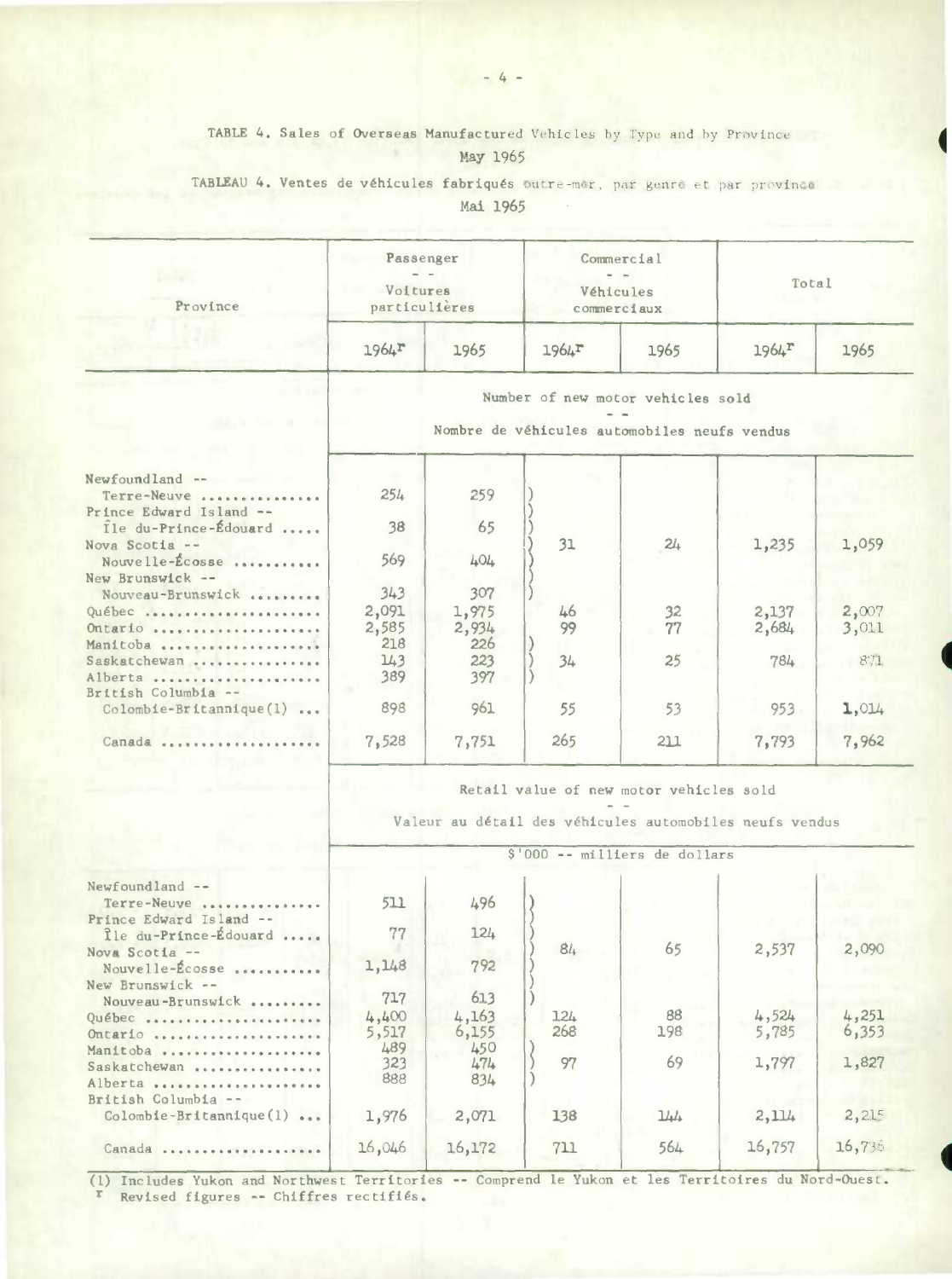TABLE 5. Percentage Change in Sales of New Motor Vehicles by Origin and by Type

May 1965

TABLEAU 5. Variation procentuelle des ventes de véhicules automobiles neufs par origine et par province

Mai 1965

|                                                           | Canada and<br>United States<br>$=$ $=$<br>Canada et |                              | Overseas<br>Outre-mer                        |                 |                                   | Total                                   |                                        |                                                             |         |
|-----------------------------------------------------------|-----------------------------------------------------|------------------------------|----------------------------------------------|-----------------|-----------------------------------|-----------------------------------------|----------------------------------------|-------------------------------------------------------------|---------|
| Province                                                  |                                                     | États-Unis                   |                                              |                 |                                   |                                         |                                        |                                                             |         |
|                                                           | $P_{\alpha}$                                        | $C_{+}$<br>$\qquad \qquad -$ | Total                                        | $P_{+}$<br>$ -$ | $C_{\alpha}$<br>$\alpha = \alpha$ | Total                                   | $P_{\alpha}$<br>$\omega_{\rm{c}}$ , as | $C_{n}$<br>$\qquad \qquad \blacksquare \qquad \blacksquare$ | Total   |
|                                                           | V.P.                                                | $V$ . $C$ .                  |                                              | $V$ . $P$ .     | V.C.                              |                                         | V.P.                                   | V.C.                                                        |         |
|                                                           |                                                     |                              |                                              |                 |                                   | per cent -- pourcentage                 |                                        |                                                             |         |
|                                                           |                                                     |                              |                                              |                 |                                   |                                         |                                        |                                                             |         |
|                                                           |                                                     |                              |                                              |                 |                                   | Percentage change in number of vehicles |                                        |                                                             |         |
|                                                           |                                                     |                              | Variation procentuelle - Nombre de véhicules |                 |                                   |                                         |                                        |                                                             |         |
|                                                           |                                                     |                              |                                              |                 |                                   |                                         |                                        |                                                             |         |
|                                                           |                                                     |                              |                                              |                 |                                   |                                         |                                        |                                                             |         |
| Newfoundland --<br>Terre-Neuve<br>Prince Edward Island -- | $+ 4.8$                                             |                              |                                              | $+2.0$          |                                   |                                         | $+4.2$                                 | $+9.2$                                                      | $+ 5.1$ |
| Ile du-Prince-Edouard<br>Nova Scotia --                   | $+4.9$                                              | $-3.1$                       | $-0.5$                                       | $+71.1$         | $-22.6$                           | $-14.3$                                 | $+11.1$                                | $-15.8$                                                     | $+6.0$  |
| Nouvelle-Écosse<br>New Brunswick --                       | $-5.6$                                              |                              |                                              | $-29.0$         |                                   |                                         | $-10.2$                                | $-8.1$                                                      | $-9.9$  |
| Nouveau-Brunswick                                         | $+3.7$                                              |                              |                                              | $-10.5$         |                                   |                                         | $+ 1.4$                                | $-3.8$                                                      | $+0.6$  |
| Québec                                                    | $+9.9$                                              | $-4.7$                       | $+ 8.2$                                      | $-5.5$          | $-30.4$                           | $-6.1$                                  | $+ 8.2$                                | $-5.2$                                                      | $+6.8$  |
| Ontario                                                   | $+13.5$                                             | $+2.4$                       | $+12.1$                                      | $+13.5$         | $-22.2$                           | $+12.2$                                 | $+13.5$                                | $+1.8$                                                      | $+12.1$ |
| Manitoba                                                  | $-5.6$                                              |                              |                                              | $+3.7$ D        |                                   |                                         | $-4.9$                                 | $+15.5$                                                     | $-1.9$  |
| Saskatchewan                                              | $-0.9$                                              | $+21.5$                      | $+6.5$                                       | $+55.9$         | $-26.5$                           | $+11.1$                                 | $+1.8$                                 | $+31.1$                                                     | $+8.8$  |
| Alberta                                                   | $+8.8$                                              |                              |                                              | $+ 2.1$         |                                   |                                         | $+8.3$                                 | $+16.4$                                                     | $+10.2$ |
| British Columbia --<br>$Colomb1e-Brittannique(1) $        | $+18.1$                                             | $+43.7$                      | $+23.1$                                      | $+ 7.0$         | $-3.6$                            | $+6.4$                                  | $+16.3$                                | $+41.5$                                                     | $+20.7$ |
|                                                           |                                                     |                              |                                              |                 |                                   |                                         |                                        |                                                             |         |
| Canada                                                    | $+9.8$                                              | $+9.5$                       | $+9.8$                                       | $+3.0$          | $-20.4$                           | $+2.2$                                  | $+9.1$                                 | $+8.8$                                                      | $+9.0$  |
|                                                           |                                                     |                              |                                              |                 |                                   | Percentage change in retail value       |                                        |                                                             |         |
|                                                           |                                                     |                              | Variation procentuelle - Valeur au détail    |                 |                                   |                                         |                                        |                                                             |         |
|                                                           |                                                     |                              |                                              |                 |                                   |                                         |                                        |                                                             |         |
| Newfoundland --<br>Terre-Neuve<br>Prince Edward Island -- | $+6.1$                                              |                              |                                              | $-2.9$          |                                   |                                         | $+4.8$                                 | $+16.8$                                                     | $+ 7.0$ |
| Île du-Prince-Édouard                                     | $+ 8.8$                                             |                              |                                              | $+61.0$         |                                   |                                         | $+12.1$                                | $-14.3$                                                     | $+ 7.0$ |
| Nova Scotia --<br>Nouvelle-Ecosse                         | $-3.6$                                              | $+22.8$                      | $+5.9$                                       | $-31.0$         | $-22.6$                           | $-17.6$                                 | $-7.3$                                 | $-2.6$                                                      | $-6.6$  |
| New Brunswick --<br>Nouveau-Brunswick                     | $+ 6.5$                                             |                              |                                              | $-14.5$         |                                   |                                         | $+ 4.2$                                | $+58.5$                                                     | $+13.2$ |
|                                                           | $+11.9$                                             | $+10.9$                      | $+11.8$                                      | $-5.4$          | $-29.0$                           | $-6.0$                                  | $+10.7$                                | $+10.4$                                                     | $+10.6$ |
| Québec                                                    | $+15.8$                                             | $+12.1$                      | $+15.3$                                      | $+11.6$         | $-26.1$                           | $+9.8$                                  | $+15.6$                                | $+11.4$                                                     | $+15.0$ |
| Ontario                                                   | $-4.1$                                              |                              |                                              | $-8.0$          |                                   |                                         | $-4.3$                                 | $+20.6$                                                     | $-0.1$  |
| Manitoba                                                  | $+ 0.4$                                             | $+23.4$                      | $+ 8.1$                                      | $+46.7$         | $-28.9$                           | $+1.7$                                  | $+1.9$                                 | $+29.7$                                                     | $+8.7$  |
| Saskatchewan                                              | $+9.9$                                              |                              |                                              | $-6.1$          |                                   |                                         | $+9.0$                                 | $+19.8$                                                     | $+11.8$ |
| Alberta                                                   |                                                     |                              |                                              |                 |                                   |                                         |                                        |                                                             |         |
| British Columbia --<br>$Colomb1e-Br1tann1que(1) $         | $+20.4$                                             | $+50.4$                      | $+27.4$                                      | $+4.8$          | $+4.3$                            | $+4.8$                                  | $+18.5$                                | $+49.0$                                                     | $+25.2$ |
| Canada                                                    | $+11.9$                                             | $+19.9$                      | $+13.2$                                      | $+0.8$          | $-20.7$                           | $-0.1$                                  | $+11.1$                                | $+19.2$                                                     | $+12.4$ |

(1) Includes Yukon and Northwest Territories -- Comprend le Yukon et les Territoires du Nord-Ouest. P. - Passenger, C. - Commercial -- V.P. - Voitures particulières, V.C. - Véhicules commerciaux.